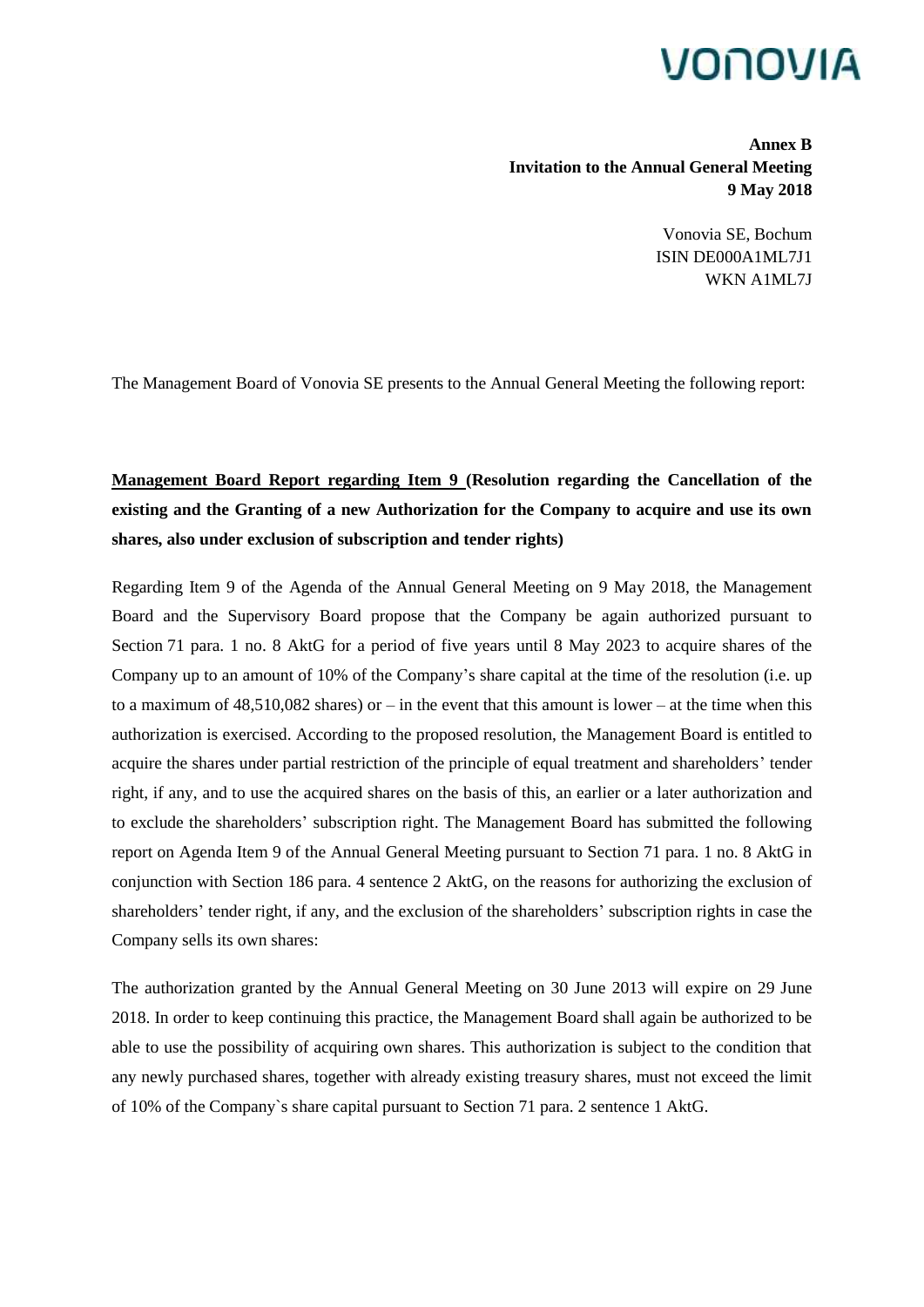#### **Acquisition of own shares of the Company under exclusion of any tender rights**

The acquisition of the shares may be conducted via the stock exchange, through a purchase offer made to all shareholders, or through a public invitation to submit a sale offer. The Company is also to be given the possibility to offer not only cash but also shares in other listed companies by way of exchange, which for shareholders can be an attractive alternative to a public purchase offer. It gives the Company additional scope for optimally structuring share buybacks, which is also in the interests of the shareholders.

In connection with a public purchase offer, a public exchange offer or a public invitation to submit a sale offer, it may be that the number of shares tendered by shareholders exceeds the number of shares offered to buy by the Company. In such a case, tenders will be accepted on a quota basis. It is intended to allow a privileged acceptance of smaller tenders or smaller parts of tenders up to a maximum of 100 shares. This option helps to avoid fractional amounts and small residual amounts in the determination of the ratios to be acquired and thus facilitate the technical implementation. This also avoids factual disadvantages to shareholders of smaller stakes. Furthermore, the shares can be allotted in proportion to the tendered shares (tender ratios) rather than by the percentage of shares held because by doing so the technical aspect of the acquisition procedure can be kept within reasonable economic limits. Furthermore, commercial rounding shall be possible to avoid allocation of fraction of shares. Insofar the acquisition quota and the number of shares to be purchased from individual tendering shareholders can be rounded off to the extent that is necessary to acquire whole shares. The Management Board considers an exclusion of a more extensive pre-emptive tender right of the shareholders to be justified and to be reasonable towards shareholders.

The authorization further allows the Company to acquire its own shares via the issue of tender rights to the shareholders. Such tender rights will be structured in such a way that the Company is only under an obligation to acquire whole shares. Any tender rights which cannot be exercised in accordance therewith will be forfeited. This procedure treats shareholders equally and simplifies the technical procedure of the share acquisition.

#### **Use of acquired shares and exclusion of subscription rights**

The use of the shares acquired on the basis of the authorization granted by the Annual General Meeting on 9 May 2018 is intended to be possible with the exclusion of shareholders' subscription rights in defined cases: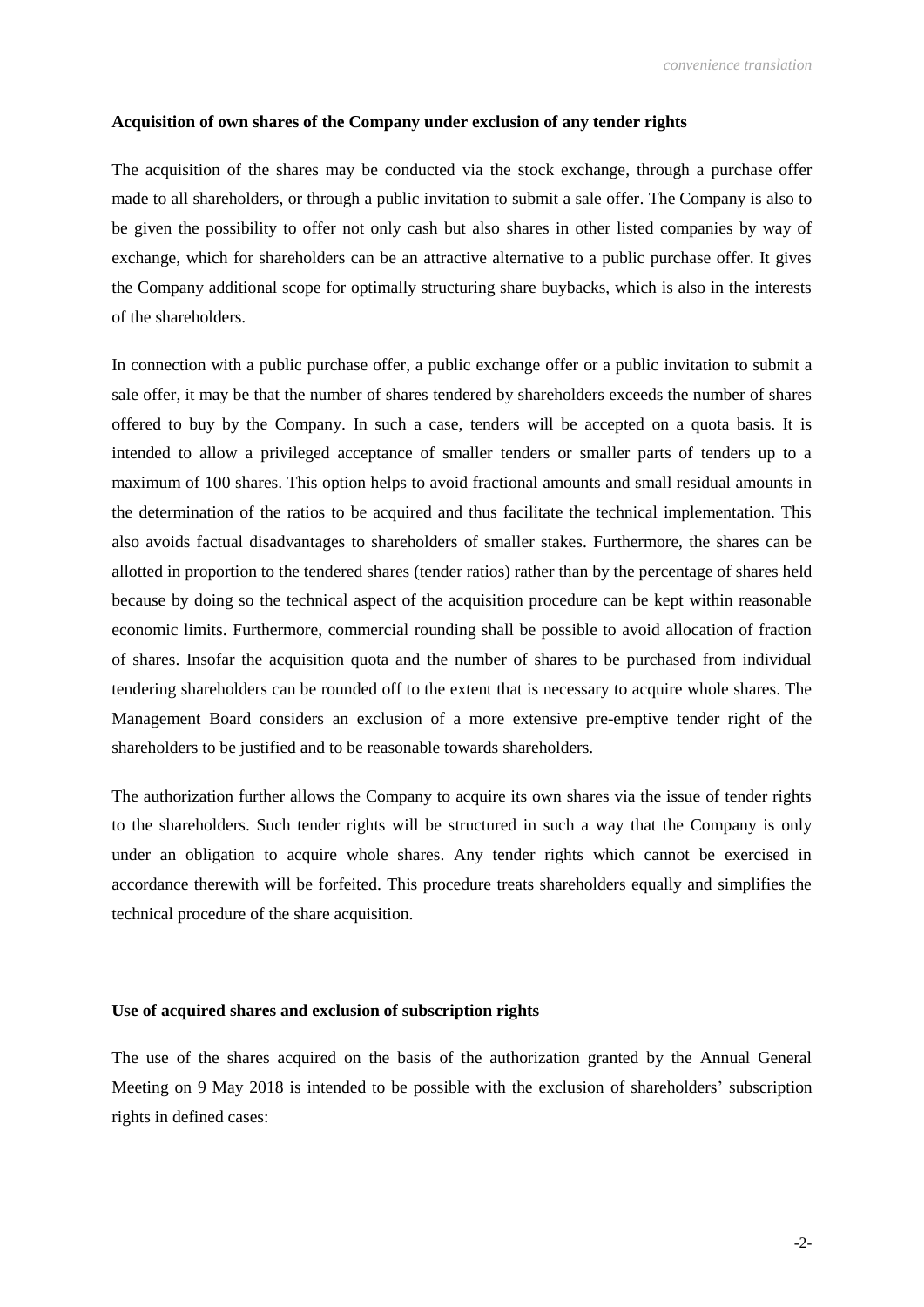(i) The Company is to be enabled to sell its own shares in a way other than via the stock exchange or by means of an offer to all shareholders against cash contributions under exclusion of the subscription right.

A precondition for such a sale is that the achieved price is not substantially lower than the stock market price for shares of the same class on the date of such sale. The final setting of the sale price is to occur immediately prior to the sale of the own shares. Furthermore, the Management Board will keep any possible discount on the current trading price or the average weighted price of the shares during an appropriate number of trading days prior to the sale as low as possible under the market conditions prevailing at the time of the placement. Subject to specific circumstances in individual cases, a possible deduction from the relevant stock market price will presumably not exceed approximately 5% of the stock market price in question. This ensures that shareholders are protected against dilution of their shareholdings. Determining a sales price close to the stock market price ensures, that the value of subscription rights for the shares to be sold would, in practical terms, be very low. The shareholders have the opportunity to acquire the quantity of shares required to retain their ratio of holdings at nearly identical terms on the stock exchange. The authorization is in the Company's interest, as the Company is thus in the position to react quickly and flexibly to favorable situations on the stock market. Thus, it may, for instance, expand the group of shareholders by specifically selling shares to strategic partners, institutional investors, or financial investors. Not least, the exclusion of subscription rights is objectively justified by the fact that often higher equity contributions can be raised.

Moreover, in accordance with Section 186 para. 3 sentence 4 AktG, the authorization ensures that the total shares sold under exclusion of subscription rights may not exceed 10% of the share capital at the date of the resolution, or  $-$  in the event that this amount is lower  $-$  of the share capital at the time of this authorization being exercised. The resolution proposal further provides for a deduction clause: In this cap of 10% are to be included the shares issued or sold during the term of this authorization under exclusion of subscription rights pursuant to or in application of Section 186 para. 3 sentence 4 AktG. Furthermore, the shares that are issued to serve warrant or convertible bonds, provided that these in turn are issued during the term of this authorization and under exclusion of subscription rights in analogous application of Section 186 para. 3 sentence 4 AktG. Including such shares in the cap of 10% ensures that no own shares are sold under exclusion of subscription rights pursuant to Section 186 para. 3 sentence 4 AktG if this would result in a situation in which the shareholders' subscription rights are, or have been, excluded for more than 10% of the share capital in total pursuant to or in analogous application of Section 186 para. 3 sentence 4 AktG. Given this limitation and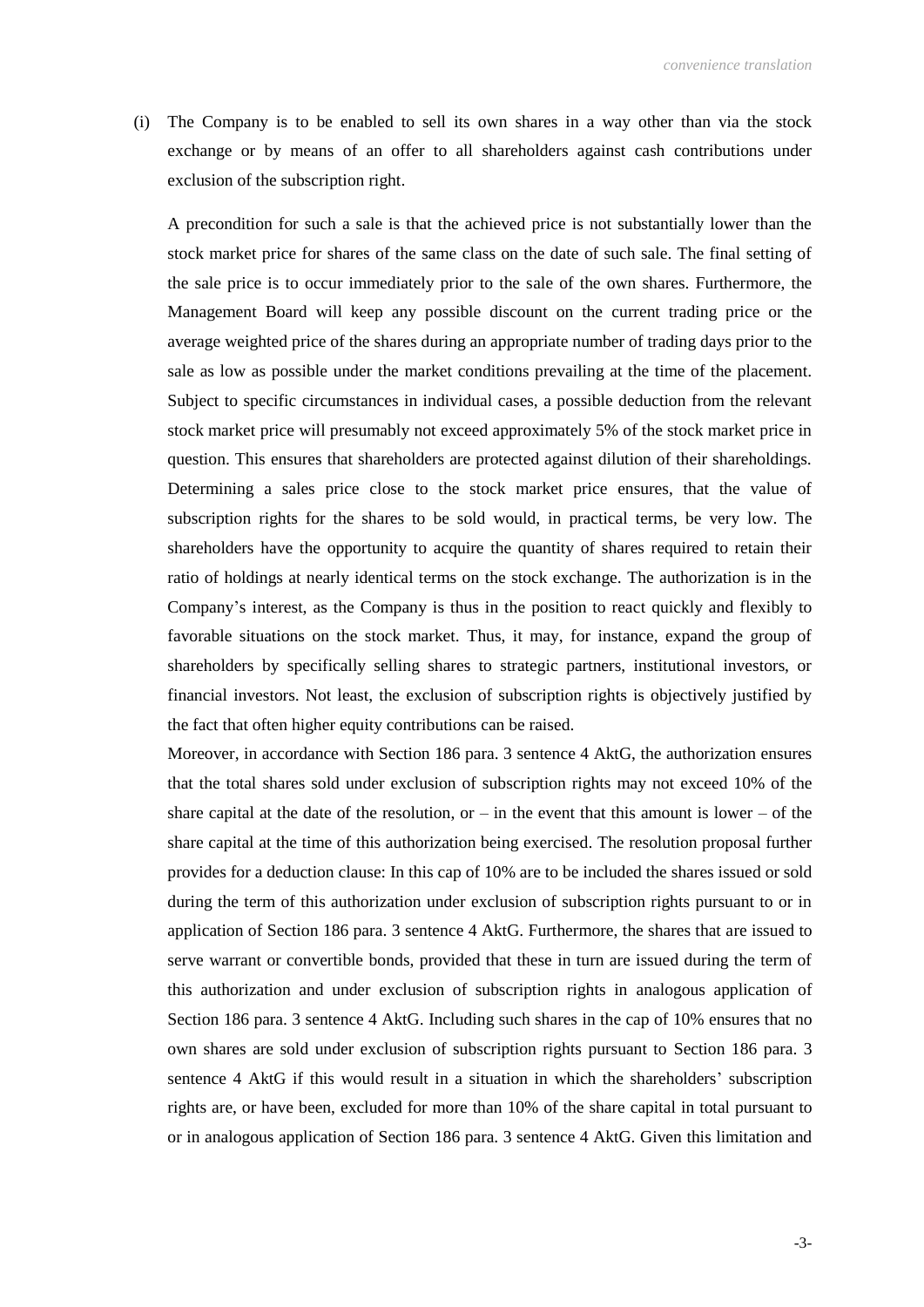the fact that the issue price relates to the stock market price, the shareholders' interests in assets and voting rights will be appropriately assured.

The upper limit, decreased under the preceding inclusion clause, shall be increased again when a new authorization to exclude shareholder subscription rights pursuant to or in line with Section 186 para. 3 sentence 4 AktG resolved upon by the General Meeting becomes effective after the decrease, to the extent of the reach of the new authorization, but up to a maximum of 10% of the share capital in accordance with the stipulations of sentence 1 of the inclusion clause. This is because in this case or cases, the General Meeting again has the opportunity to decide on the simplified exclusion of subscription rights, meaning that the reason for inclusion had ceased to apply. With effectiveness of the new authorization for a simplified exclusion of subscription rights, the restriction regarding the authorization to issue the bonds without subscription right of the shareholders caused by the use of the authorization to issue new shares or to issue bonds or by the sale of own shares is no longer applicable. On the basis of the identical majority requirements for such a resolution, the renewed authorization for the simplified exclusion of subscription rights will at the same time also contain – insofar as the statutory requirements are met – a confirmation regarding the authorization resolution on the use of own shares. In the event of a renewed exercise of an authorization to exclude subscription rights in direct or analogous application of Section 186 para. 3 sentence 4 AktG, the reduction shall apply again.

(ii) Furthermore, the Company shall be able to sell its own shares either directly or indirectly by excluding subscription rights in return for contributions in kind. The Company should remain able to acquire in particular  $-$  but not solely  $-$  for the purpose of the acquisition (including indirectly) of companies, parts of companies, shareholdings in companies (this may also be implemented by way of a merger or other transformation law measures) and other assets relating to an intended acquisition (including receivables), properties and property portfolios or to respond to offers of acquisitions or mergers in order to strengthen its competitiveness and to increase its profitability and its enterprise value.

Practice has shown that shareholders of companies that are attractive in terms of an acquisition are to some extent very interested in acquiring the Company's (voting) shares as a consideration, for example in order to maintain a certain degree of influence over the contribution in kind. Another argument in favour of offering a consideration not only as cash payments, but also or exclusively in the form of shares is, that the sellers participate in future price potential. This improves the Company's competitive position in the event of acquisitions.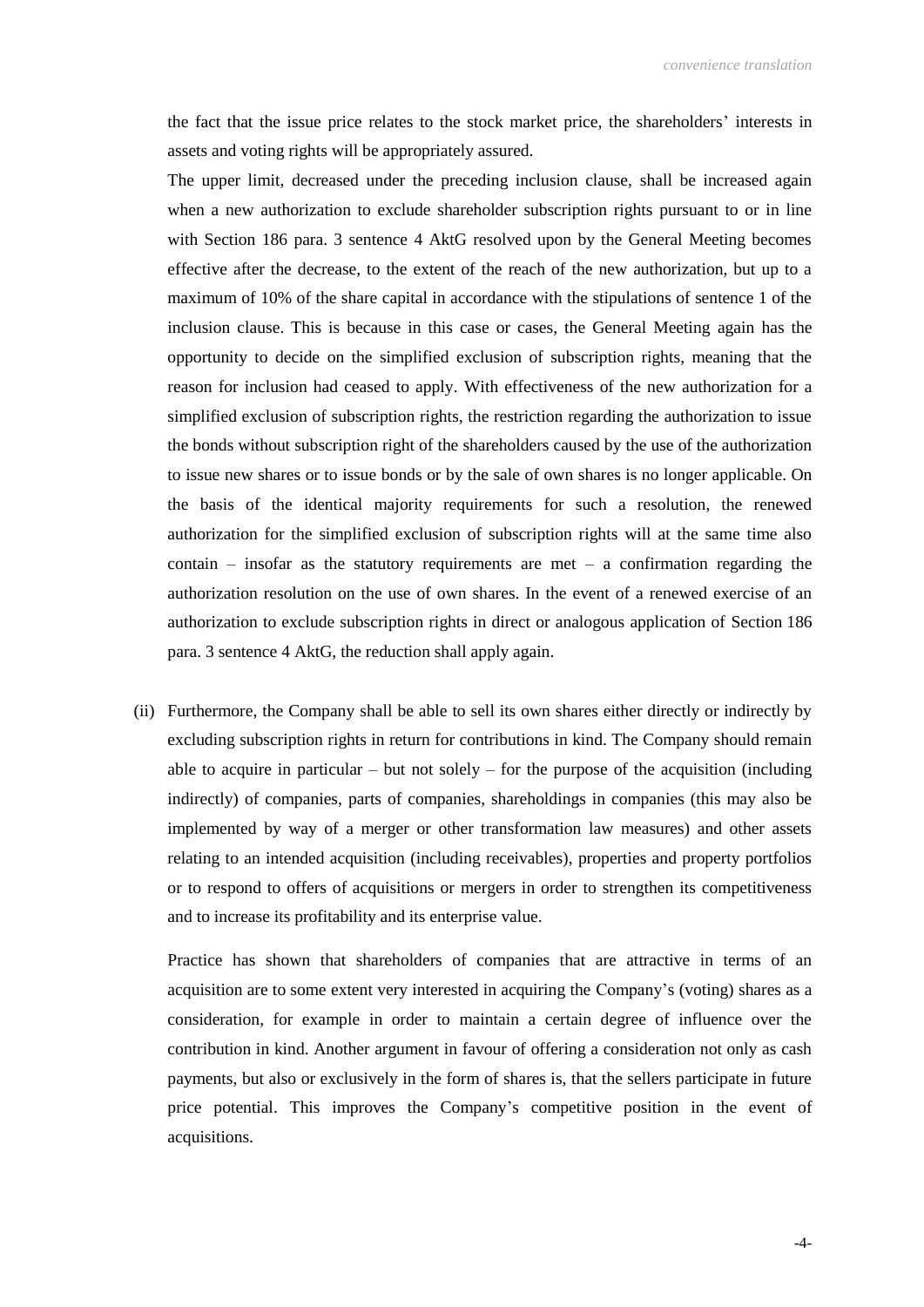The option of using own shares as an acquisition currency gives the Company the necessary scope to respond to such acquisition opportunities quickly and flexibly and enables it to acquire even large units in return for the transfer of shares. Under certain circumstances, it should also be possible to acquire commodities (in particular property portfolios or shares in property companies) in exchange for shares. In both instances, shareholders' subscription rights must be excluded. As such acquisitions frequently have to happen at short notice, it is important that they are not, as a rule, depending on the usual annual rhythm of the Annual General Meeting or require an Extraordinary General Meeting, whose preparation and period of convening prevent a swift action.

Should any opportunity open up to mergers with other companies or acquisition of companies or parts of companies or equity interests in companies or other assets, the Management Board will, in each case, carefully assess whether or not to make use of the authorization to sale its own shares under exclusion of subscription rights. This includes, in particular, determining the valuation ratio of the Company and the acquired company investment or other assets and determining the consideration. The Management Board shall only exercise this authorization if it believes the merger or the acquisition of a company or a share in a company or the investment acquisition in exchange for the granting of shares is in the best interests of the Company and its shareholders.

(iii) The Company shall be able to use own shares to fulfill obligations and to secure obligations or rights to acquire shares in the Company, in particular under convertible bonds, warrant bonds, profit participation rights and/or participating bonds (or combinations thereof) issued by the Company or its affiliates within the meaning of Sections 15 et seqq. AktG.

In certain circumstances, it can be appropriate to satisfy the acquisition obligations or rights by delivering own shares instead of using conditional capital even if such conditional capital should be available in a sufficient amount. The shareholders' subscription rights are excluded in this respect. This is in the interests of the Company and its shareholders for enabling the Management Board to act in an even more flexible way and allowing the avoidance of the dilution effect that is typical of a capital increase. The shareholders are additionally protected by the subscription rights to which they are in principle entitled when bonds with conversion or option rights or conversion or option obligations are issued. In case the subscription rights for bonds had been excluded, the interests of the shareholders were already taken into account in the assessment by the Management Board and Supervisory Board required in such a case. The instances in which subscription rights for bonds with conversion rights and obligations may be excluded are outlined in the report relating to the issue of the corresponding instruments.

-5-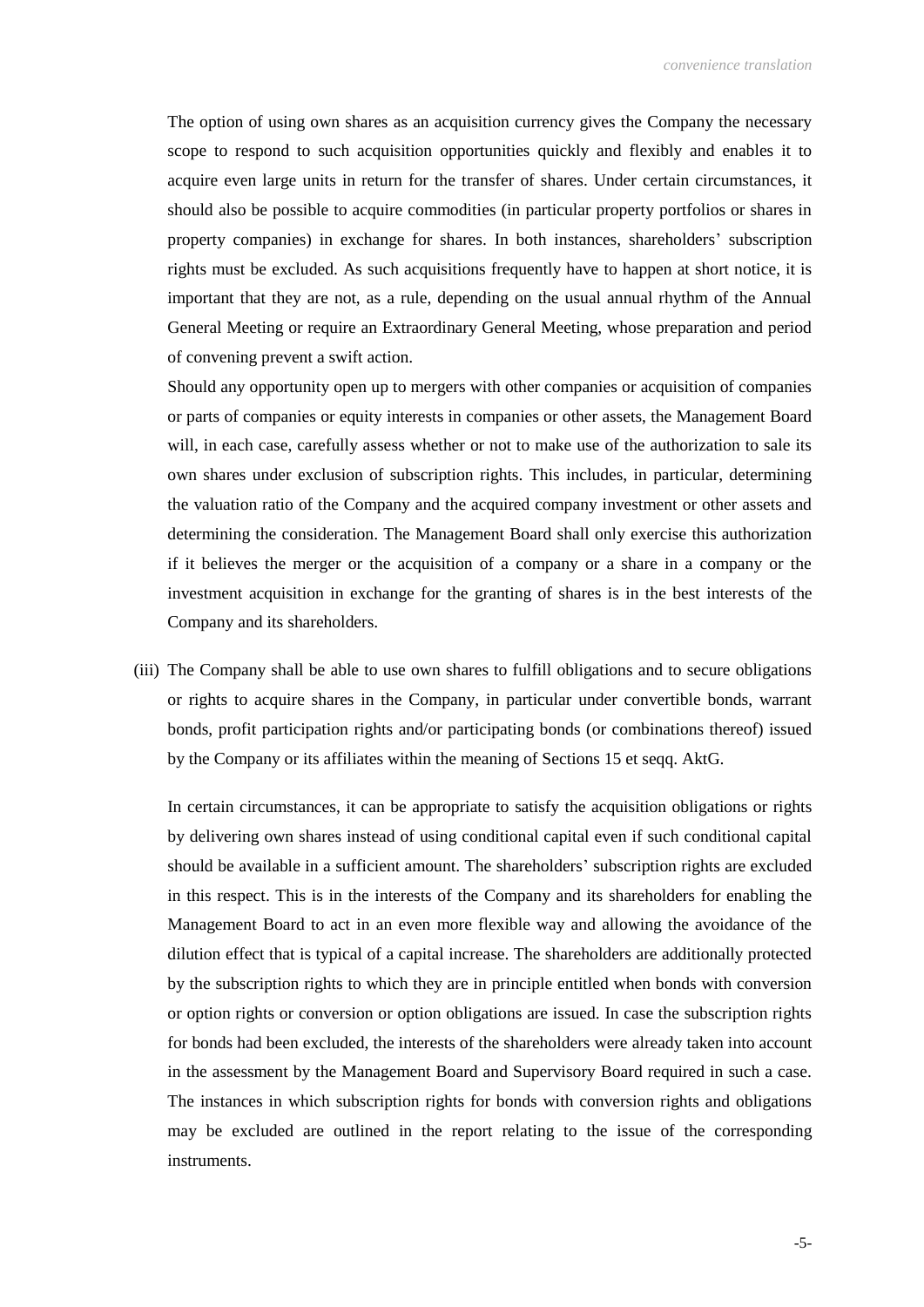(iv) Finally, the Company shall be able to offer or promise and transfer own shares to its employees or to its affiliates within the meaning of Sections 15 et seqq. AktG, to members of the Company's Management Board as well as to members of the managements of the Company's affiliates within the meaning of Sections 15 et seqq. AktG for their acquisition by excluding the shareholders' subscription rights. If the offer, promise or transfer is made to members of the Company's Management Board, the Supervisory Board shall be solely authorized.

The corresponding use of own shares is subject to the requirement that the shareholders' subscription rights are excluded. The issue of shares to these groups of persons enhances their loyalty to the Company, increases their economic responsibility and is, therefore, in the interests of the Company and its shareholders. The Company can issue shares to these groups of persons only if the shareholders' subscription rights are excluded. In this context, the use of own shares instead of a capital increase or a cash payment within the scope of option schemes can make economic sense, and thus the authorization is intended to increase the Company's leeway and flexibility. In cases in which the aforementioned groups of persons are granted rights or obligations to acquire shares in the Company as part of their remuneration, the use of acquired own shares can also help effectively control the price risk that may otherwise exist.

If and to the extent permitted by law, third parties, for example a credit institution, can also be involved in the implementation process. For example, the shares can first be transferred to a credit institution subject to the requirement that it shall transfer the shares exclusively to employees of the Company or to its affiliates within the meaning of Sections 15 et seqq. AktG, to members of the Company's Management Board as well as to members of the managements of the Company's affiliates within the meaning of Sections 15 et seqq. AktG. This can, for example, facilitate the practical handling and reduce costs.

Further, with the approval of the Supervisory Board, the Management Board shall be authorized to exclude subscription rights under certain circumstances:

(i) Subscription rights may be excluded to issue a share dividend (also known as *scrip dividend*) under which shares of the Company are used (including partially and/or optionally) to satisfy shareholder dividend claims.

It is intended, in particular, to enable the Company to make payment of a scrip dividend at ideal conditions. In the case of a scrip dividend, the shareholders are offered to exchange their claim for payment of the dividend, which comes into existence with the resolution of the Annual General Meeting on the appropriation of profits, in whole or in part, for shares in the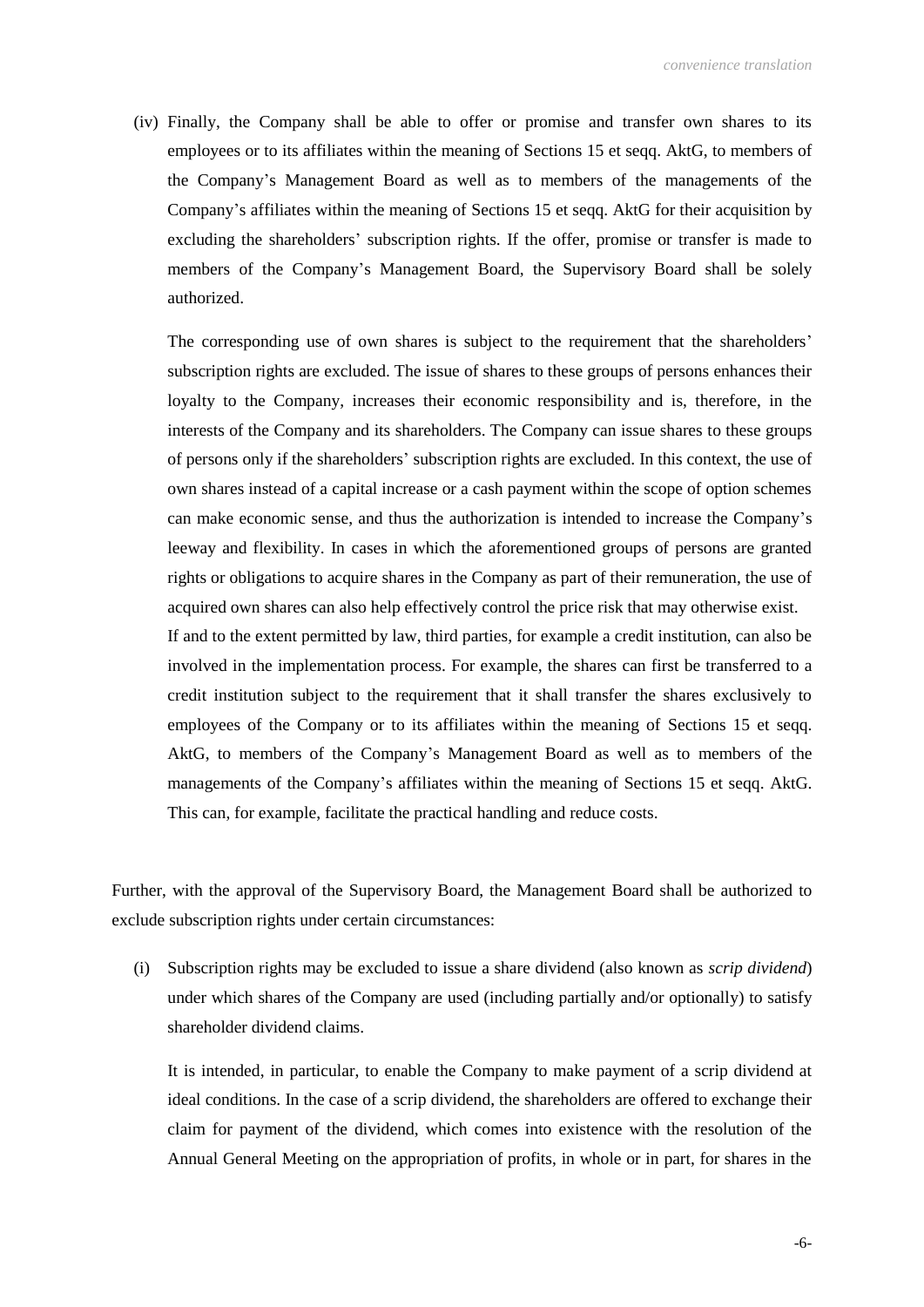Company. A scrip dividend can be implemented with subscription rights. In individual cases, depending on the capital markets situation, it may be preferable to structure the implementation of a scrip dividend in such manner that the Management Board offers to all shareholders who are entitled to dividends, in observance of the general principle of equal treatment (Section 53a AktG), shares for subscription against transfer of their dividend entitlement and, thus, economically grants the shareholders a subscription right, but to legally exclude the shareholders' subscription right to the shares in its entirety.

Such an exclusion of the subscription right facilitates the implementation of the scrip dividend at more flexible conditions. In view of the fact that all shareholders will be offered the shares and excessive dividend amounts will be settled by cash payment of the dividend, an exclusion of the subscription rights in such cases appears to be justified and appropriate.

- (ii) Moreover, with the approval of the Supervisory Board, the Management Board shall be authorized to exclude subscription rights in the sale of own shares if and to the extent required in order to grant holders/creditors of conversion or option rights or obligations on the Company's shares subscription rights as compensation against the effects of dilution to the extent to which they would be entitled upon exercising such rights or fulfilling such obligations. The reason for this is that the issue conditions of bonds with conversion or option rights or obligations regularly include an anti-dilution provision that grants the holders/creditors subscription rights to shares issued in subsequent share issuances and on the basis of other specific measures. The holders/creditors are thus treated as if they were already shareholders. For bonds to feature such an anti-dilution measure, shareholders' subscription rights for these shares have to be excluded. This serves to facilitate the implementation of the issuance of the bonds and is, therefore, in the interests of the shareholders regarding an optimum financial structure for the Company. Further, the exclusion of subscription rights for the holders/creditors of bonds has the advantage that, in the event that the authorization is exercised, the option or conversion price does not have to be reduced for the holders/creditors of existing bonds in accordance with the corresponding bond conditions. This allows for a greater inflow of funds and is, therefore, in the interests of the Company and its shareholders.
- (iii) Finally, the Management Board shall be authorized to exclude subscription rights for fractional amounts. This exclusion of subscription rights is intended to allow the technical implementation of a disposal of acquired own shares by way of an offer for sale to shareholders. The value of each shareholder's fractional amount is generally low and as such the potential dilutive effect is also deemed to be low. In contrast, the effort without such an exclusion is considerably greater. The exclusion therefore makes the issue more practicable and easier to implement. Own shares for which shareholders' subscription rights are excluded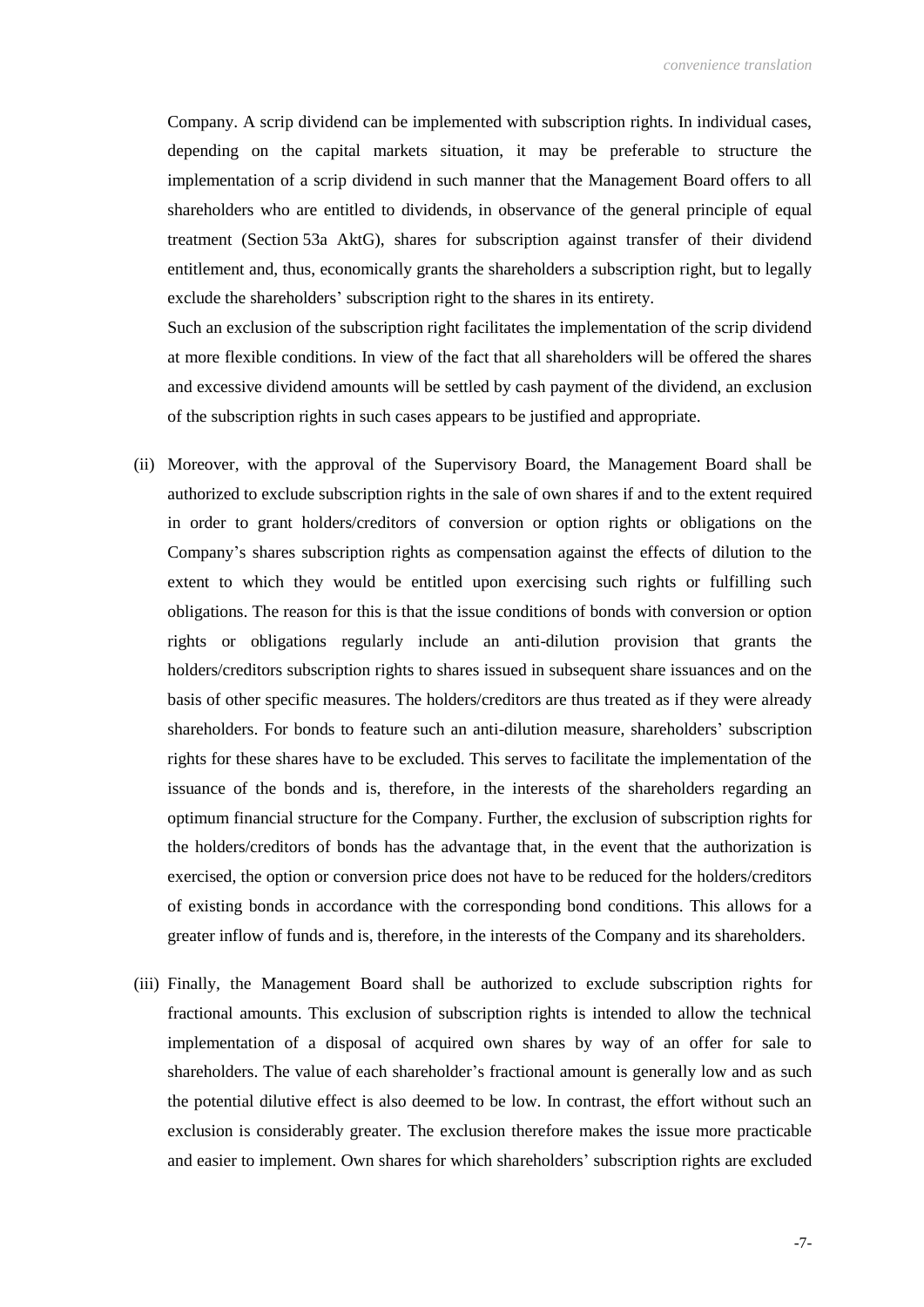as they are fractional amounts are put to the best possible use for the Company by being sold on the stock exchange or by other means. The Management Board and Supervisory Board consider the potential exclusion of subscription rights for these reasons to be objectively justified and, weighed against the interests of the shareholders, to also be appropriate.

Within the scope of a public takeover procedure in which the Company as bidder offers to the shareholders of the target company to be acquired (also) shares in the Company as consideration, it is possible that the target company also tenders own shares held by itself (that means shares in the target company). It thereby acquires a claim for shares in the Company. In the case of a successful takeover, it is possible – depending on the time schedule of the implementation process upon execution of the takeover – that the target company has already become an affiliate of the Company within the meaning of Sections 15 et seqq. AktG, but that the shares in the Company offered as consideration have not yet been transferred to it. Rather, the shares in the Company will not be transferred to it (that means to the target company) before the time when it has already become a subsidiary of the Company and the Company thus indirectly repurchases part of the shares offered. This acquisition situation may have to be assessed by applying the standard of Section 71d sentence 2 AktG in conjunction with Section 71 para. 1 no. 8 AktG and therefore requires an authorization which also allows an exclusion of tender and subscription rights. In the event of a takeover, it may be in the interest of the Company to also offer shares in the Company as consideration. This is, however, only possible if the subscription or tender rights of the other shareholders are excluded. The interests of the shareholders in this process are already sufficiently considered in the decision on the exclusion of subscription rights for the offer of shares to all holders of the shares of the target company.

In total, the amount of the shares sold under exclusion of the subscription right against cash and/or in kind contributions must not exceed a proportionate amount of 20% of the share capital, either at the time at which the resolution is passed or  $-$  in the event that this amount is lower  $-$  at the time at which this authorization is exercised. In this cap of 20% are to be included (i) shares issued during the term of this authorization under exclusion of subscription rights as well as (ii) the proportionate amount of share capital accounted for by shares that are issued or must be issued to serve warrant or convertible bonds, provided that these in turn are issued during the term of this authorization and under exclusion of subscription rights.

This restriction also limits the potential dilution of the voting rights of the shareholders whom subscription rights have been excluded. The cap, decreased under the preceding inclusion clause, shall be increased again when a General Meeting resolution on a new authorization to exclude shareholder subscription rights becomes effective after the decrease, to the extent of the reach of the new authorization, but up to a maximum of 20% of the share capital in accordance with the stipulations of sentence 1 of the inclusion clause. In this case, the General Meeting again has the opportunity to